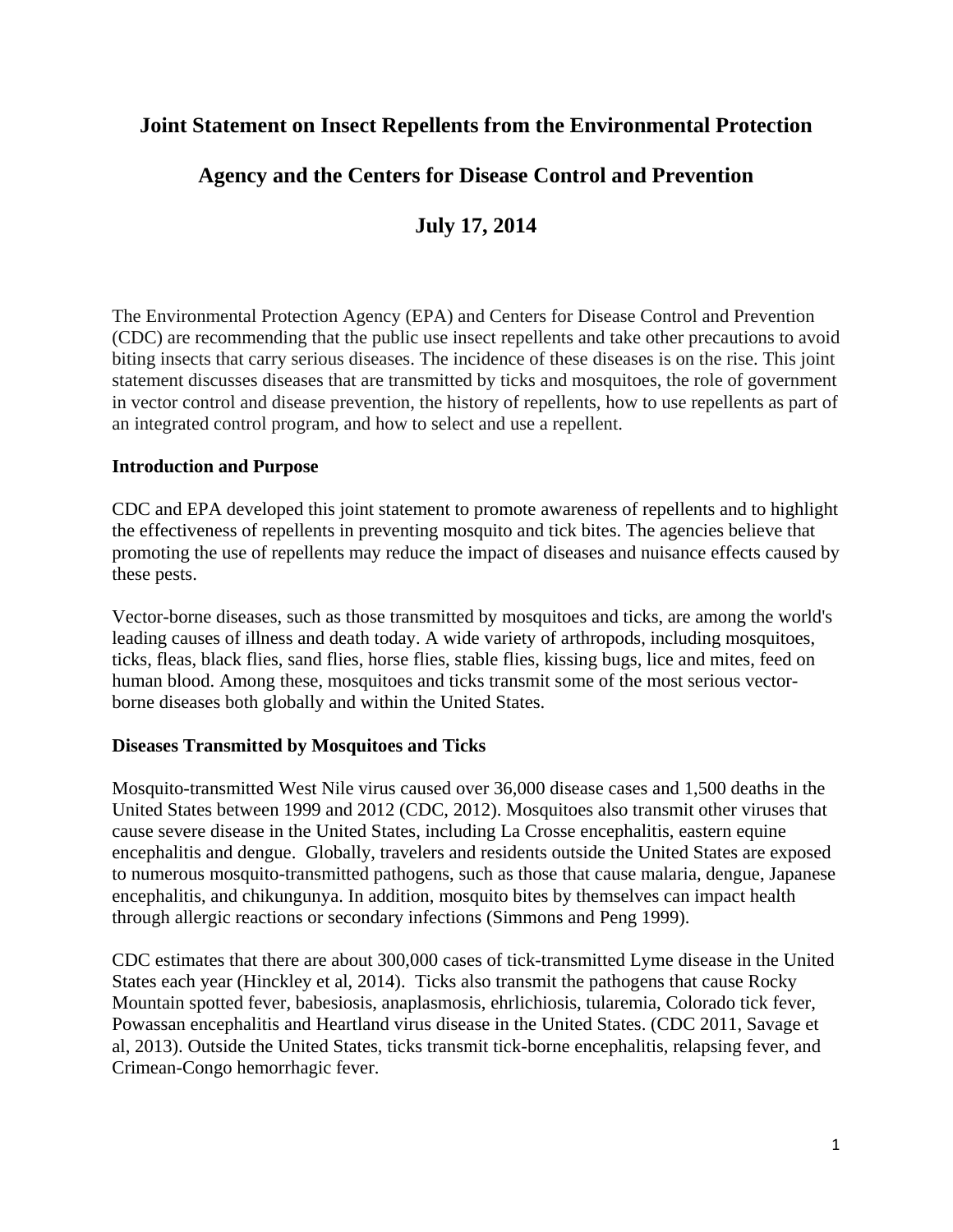Challenges posed in recent years by the introduction and establishment of newly emerging mosquito-transmitted pathogens such as West Nile and chikungunya viruses in the Western Hemisphere; intermittent transmission of dengue virus in areas of the Southern United States; and the increasing incidence of tick-borne illnesses like Lyme disease across the country illustrate the importance of cooperation and partnership at all levels of government to protect public health. EPA and CDC are working closely together and with other federal, state, and local agencies to protect the public from these vector-borne pathogens.

### **Role of Government**

CDC and EPA work within their individual areas of expertise to encourage the use of [Integrated](http://www.epa.gov/pesticides/factsheets/ipm.htm)  [Pest Management](http://www.epa.gov/pesticides/factsheets/ipm.htm) to control insects that transmit diseases. Repellents are valuable tools for individual protection and are especially effective when used as part of a community-wide program to combat mosquitoes or for individual efforts to control ticks. For more information on joint efforts for mosquitoes, see EPA and CDC's [Joint Statement on Mosquito Control in the](http://www2.epa.gov/mosquitocontrol/joint-statement-mosquito-control-united-states)  [United States](http://www2.epa.gov/mosquitocontrol/joint-statement-mosquito-control-united-states); for information on ticks, see the [Federal Initiative: Tick-Borne Disease Integrated](http://www.epa.gov/pestwise/ticks/tick-ipm-whitepaper.pdf)  [Pest Management White Paper.](http://www.epa.gov/pestwise/ticks/tick-ipm-whitepaper.pdf  .)

CDC, working closely with state, territorial and local health departments, monitors the status of vector-borne diseases and provides advice and consultation on prevention and control of these diseases. CDC works with a network of experts in epidemiology, environmental health, human and veterinary medicine, entomology, zoology, and ecology to obtain quick and accurate information on emerging trends, which helps form national strategies to reduce the risk of disease transmission.

EPA ensures that pesticide products that are registered for use against ticks and mosquitoes are effective, including the individual products (such as repellents) used by the general public. EPA's rigorous pesticide review process is also designed to ensure that registered products, when used according to label directions and precautions, are not expected to pose unreasonable risks to human health and the environment. EPA also educates the public through outreach efforts to encourage proper use of insect repellents and tick and mosquito control products.

State, territorial and local government agencies also play a critical role in protecting public health from mosquito-and tick-borne diseases. These agencies serve on the front line, providing information through their outreach programs to the medical and environmental surveillance networks that first identify possible outbreaks. They also manage the mosquito control programs that carry out prevention, public education, and vector population management. In addition, they provide information about local risks of tick-borne diseases.

While effective community programs can substantially reduce the mosquito population and increase awareness about ticks, mosquitoes, and disease, they are not available everywhere nor do they completely eliminate the threat of vector-borne diseases. Individual protection, such as that afforded by EPA-registered personal repellents, can be a critical piece of individual protection from mosquito and tick-borne diseases. EPA and CDC also encourage nonchemical mosquito and tick prevention efforts, such as eliminating standing water that provides breeding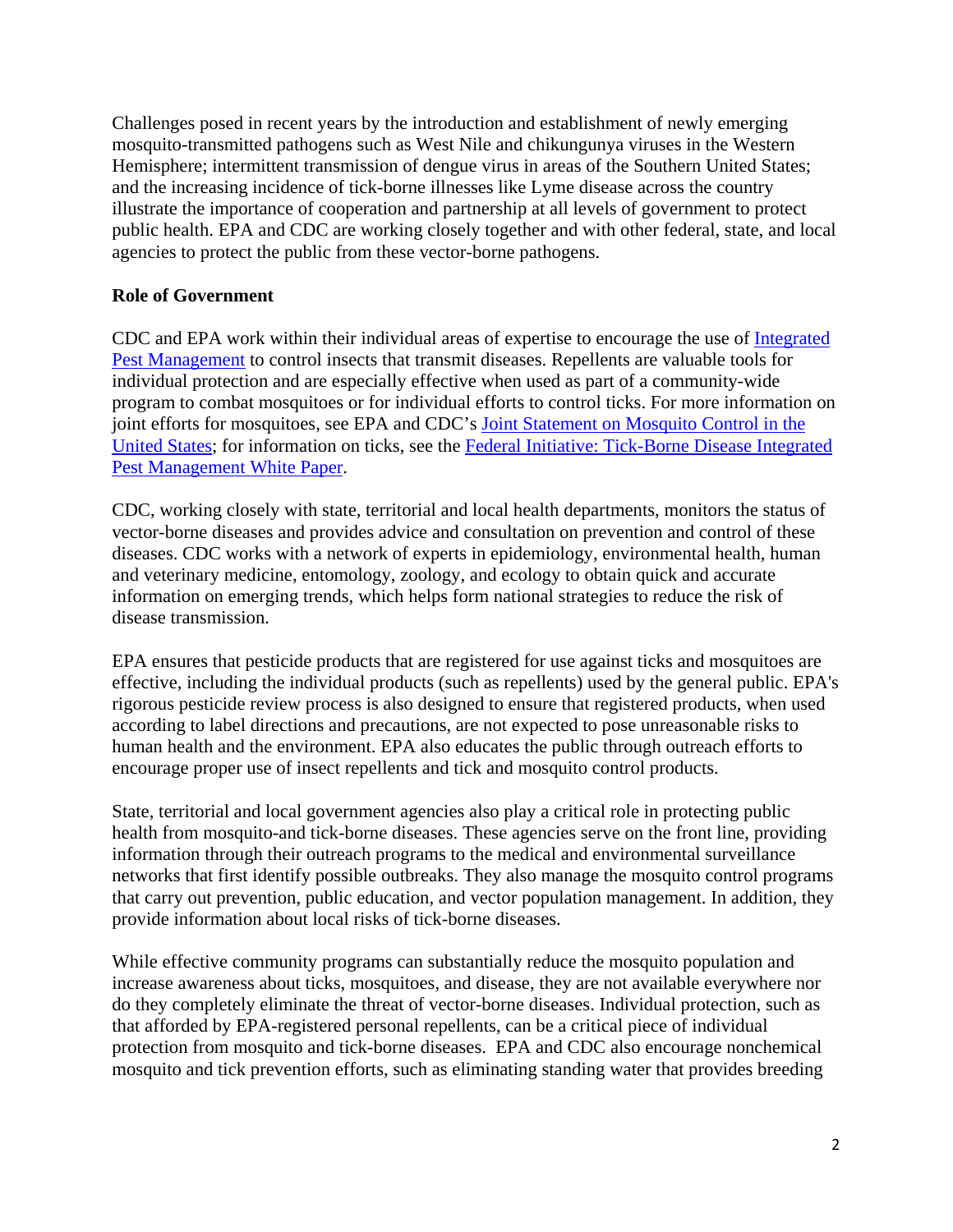sites, using predators such as fish to reduce mosquito populations, and designing landscapes that reduce harborage for ticks and mosquitoes.

## **History**

Throughout history, humans have tried to prevent blood-feeding arthropods from biting by using a variety of methods. Such methods included burning plants to produce smoke to drive the pests from indoor or outdoor spaces and applying plant oils or elemental sulphur directly to the skin or clothing to repel the pests (Moore and Debboun, 2007). Eventually, mosquito coils containing pyrethrum oil (the insecticidal/repellent oil from certain *Chrysanthemum* species) were developed in response to a need for effective repellents that could be used inside houses. More refined topical repellents containing synthetic chemicals and improved formulations were also developed in response to a need for personal insect repellents.

Before World War II, commercially available repellents for use on skin or clothing primarily contained one of four main active ingredients: oil of citronella, dialkyl phthalates, indalone and Rutgers 612, all of which were discovered between 1901 and 1939 (Brown & Hebert, 1997). World War II spawned interest in improving personal protection measures and resulted in development of DEET (N,N-diethyl-meta-toluamide) and several other compounds with repellent qualities (Moore and Debboun, 2007). In recent years, a number of new repellent active ingredients have been produced in response to increases in the seriousness of arthropodtransmitted diseases and consumer interest in having a choice when purchasing an insect repellent.

### **Role of Repellents in Reducing the Risk of Vector-borne Disease**

EPA registers repellent products that have demonstrated effectiveness in preventing mosquito and tick bites for varying lengths of time (Fradin, 1998; Fradin & Day, 2002; Goodyer et al., 2010, Bissinger & Roe, 2009). Not only has repellent use been demonstrated to reduce the risk of being bitten by mosquitoes and ticks, but it is also associated with reducing the likelihood of being infected with the diseases they transmit (Loeb et al., 2005; Debboun & Strickman, 2013).

Reduction of the risk of vector-borne diseases is best accomplished using an Integrated Pest Management approach that includes repellents, but also incorporates components designed to reduce the abundance of mosquitoes or ticks and exposure to these pests (*e.g*., Stafford 2004. CDC 2013). The protection provided by repellents applied to skin and clothing can be enhanced by additional actions individuals can take to protect themselves, such as:

- Wear clothing that inhibits ticks and mosquitoes from biting (such as long-sleeved shirts, long pants, closed toed shoes, and hats);
- Check your body frequently to find and remove ticks;
- Avoid the locations where mosquitoes and ticks are most active and times when mosquitoes are most active; and
- Use physical barriers like window screens or netting to exclude insects, especially when sleeping.

## **Selection and Use of Repellents**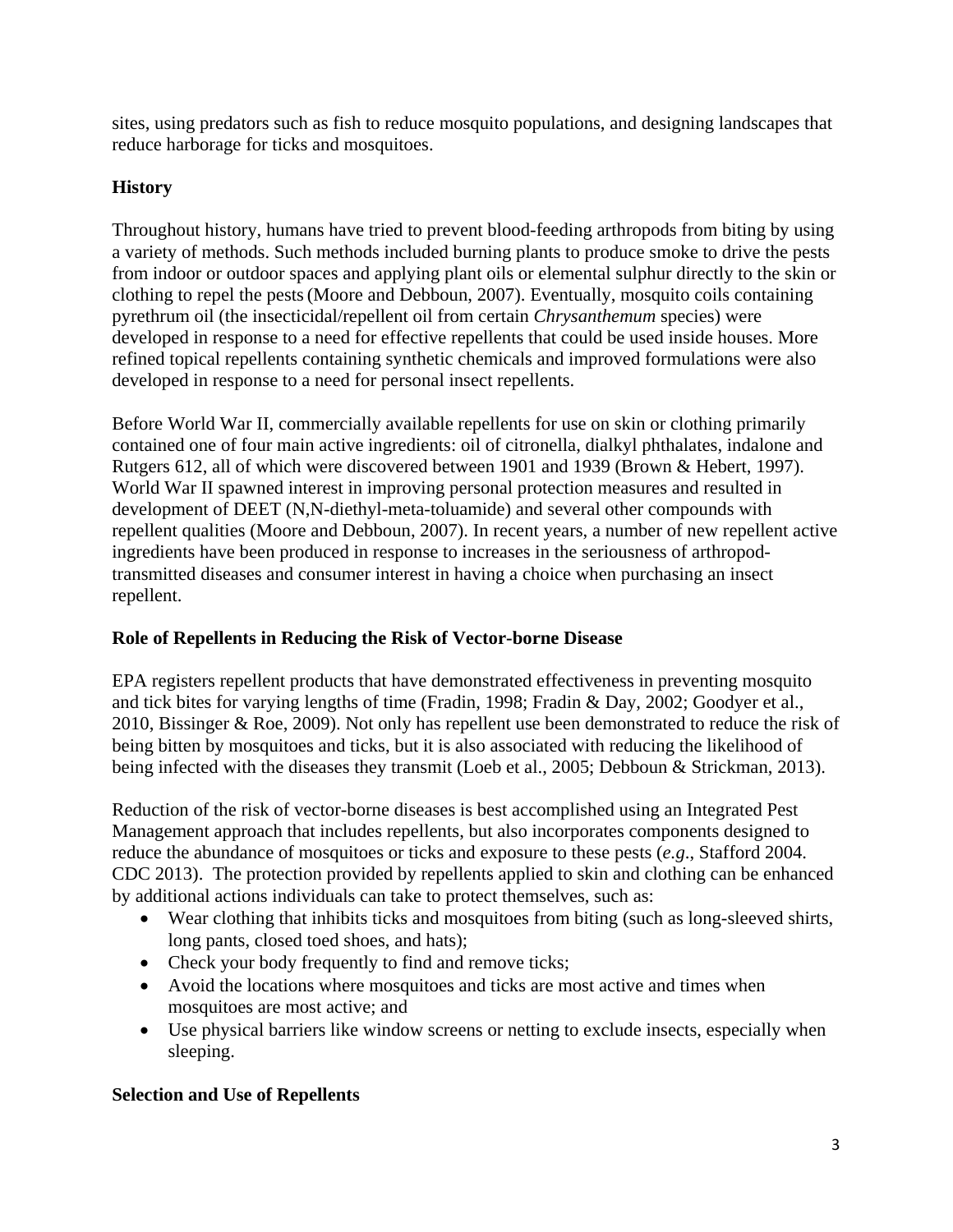EPA has registered many repellents that use numerous active ingredients and have various performance characteristics. Repellent efficacy may slightly vary between individuals based on factors including an individual's genetics, diet, type of outdoor activity, and clothing choice. While one repellent may work well for an hour on a cool afternoon playing in the backyard, that same repellent may not provide adequate protection while hiking through the woods for hours on a hot summer afternoon. Additional information on specific repellents is available from EPA, along with a tool for searching among EPA-registered repellents

(http://cfpub.epa.gov/oppref/insect/#searchform). When searching for an appropriate repellent, it is important to note that repellency durations listed on labels may vary slightly because of the factors mentioned above.

EPA has developed a new [Repellency Awareness Graphic](http://www2.epa.gov/insect-repellents) to make it easier for consumers to choose a repellent at their point of purchase. This voluntary graphic will display the number of hours mosquitoes and ticks are expected to be repelled when the product is used as directed. By providing this vital information to consumers, this new graphic will help parents, hikers and the general public better protect themselves from serious health threats caused by mosquitoes and ticks. Consumers may see the new graphic on labels as soon as early 2015.

The graphic is intended to provide a uniform, easy-to-read indication of repellent performance to consumers who are purchasing the products. The agency intends the graphic to educate consumers about repellents, just as the SPF (Sun Protection Factor) scale has educated them about the performance of sunscreens. EPA has developed the graphic to:

- Raise consumers' awareness of the efficacy of skin-applied insect repellents through a clear, simple, and easy-to-identify graphic;
- Increase consumer confidence in the repellency claims on labels; and
- Encourage consumers to protect themselves and their families against vector-borne diseases, such as West Nile virus and Lyme disease, by highlighting the information they need to use these products effectively.

EPA is currently promoting the graphic to repellent producers, who can voluntarily apply to display the standardized graphic on their product labels. EPA will determine the minimum number of hours the product is expected to repel mosquitoes and/or ticks when the product is applied as directed. This decision will be based on the agency's review of submitted product performance data for each product that is a candidate to use the graphic.

EPA and CDC believe that this effort will provide clear and readily visible information about repellent products to consumers, and that it will complement CDC's efforts to promote effective personal protection for the prevention of mosquito- and tick-borne diseases once products with the graphic start to appear in the marketplace. For more information on the Repellency Awareness Graphic and EPA's efforts to improve insect repellent labels, visit [EPA's repellent](http://www2.epa.gov/insect-repellents)  [web site.](http://www2.epa.gov/insect-repellents)

For more information about repellents, choosing a repellent and mosquito and control, please see the following Web sources:

http://www2.epa.gov/mosquitocontrol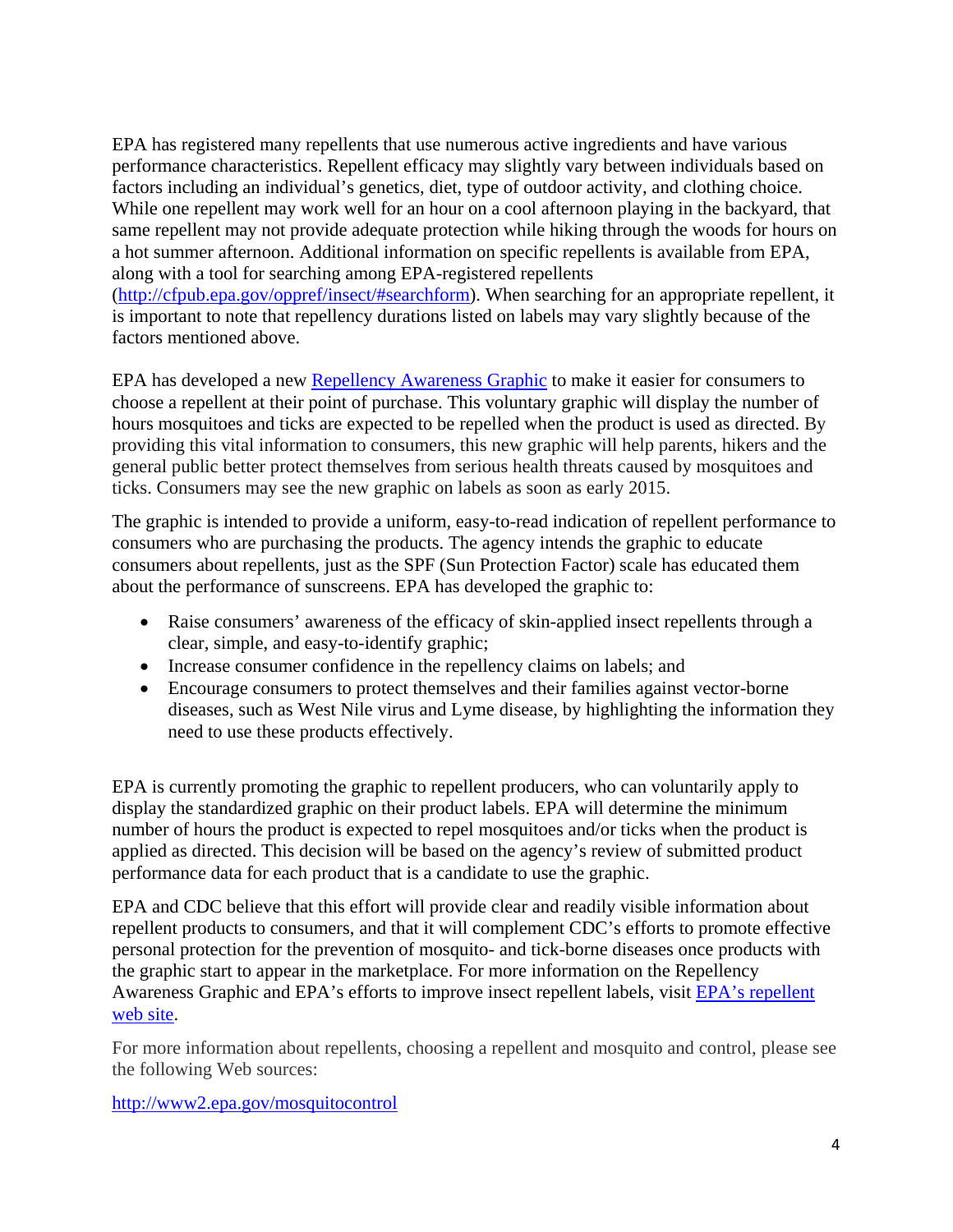http://www.cdc.gov/westnile/prevention/ http://www.epa.gov/pestwise/ticks/ www.cdc.gov/ticks

References cited and additional information:

Bissinger, B.W. & Roe, R.M. 2010. Tick repellents: past, present, and future. *Pesticide Biochem. and Physiol*. 96:63-79.

- Brown, M & Hebert, A.A. 1997. Insect repellents: an overview. *J. Am. Acad. Dermatol*. 36:2453-49.
- Centers for Disease Control and Prevention. 2011. *Tickborne Diseases of the United States: A Reference Manual for Health Care Providers*  (http://www.cdc.gov/lyme/resources/TickborneDiseases.pdf). Accessed 1/20/14.
- Centers for Disease Control and Prevention. 2012. West Nile virus disease and other arboviral diseases - United States, 2011. *MMWR Morb Mortal Wkly Rep* 61: 510–514.
- Centers for Disease Control and Prevention. 2013. *West Nile Virus in the United States: Guidelines for Surveillance, Prevention, and Control.* 2013. 4<sup>th</sup> Edition. http://www.cdc.gov/westnile/resources/pdfs/wnvGuidelines.pdf Accessed 1/20/14.
- Debboun, M., Strickman, D. 2013. Insect repellents and associated personal protection for a reduction in human disease. *Med Vet Entomol*. 27(1):1-9.
- Debboun, M., Frances, S.P., Strickman, D.A. 2007. *Insect Repellents: Principles, Methods, and Uses*. Boca Raton, FL. CRC Press.
- Fradin, M.S. 1998. Mosquitoes and mosquito repellents: a clinician's guide. *Ann. Intern Med*. 1998 Jun 1;128(11):931-40.
- Fradin, M.S., Day, J.F. 2002. Comparative efficacy of insect repellents against mosquito bites. *N Engl J Med*. 347(1):13-8.
- Goodyer, L.I., Croft, A.M., Frances, S.P., Hill, N., Moore, S.J., Onyango, S.P., Debboun, M. 2010. Expert review of the evidence base for arthropod bite avoidance. *J Travel Med*.;17(3):182-92.
- Hinckley, A.F., Connally N.P., Meek, J.I., Johnson, B.J., Kemperman, M.M., Feldman, K.A., White, J.L., Mead, P.S. Lyme Disease testing by large commercial laboratories in the United States. Clin Infect Dis. 2014 May 30. pii: ciu397. [Epub ahead of print].